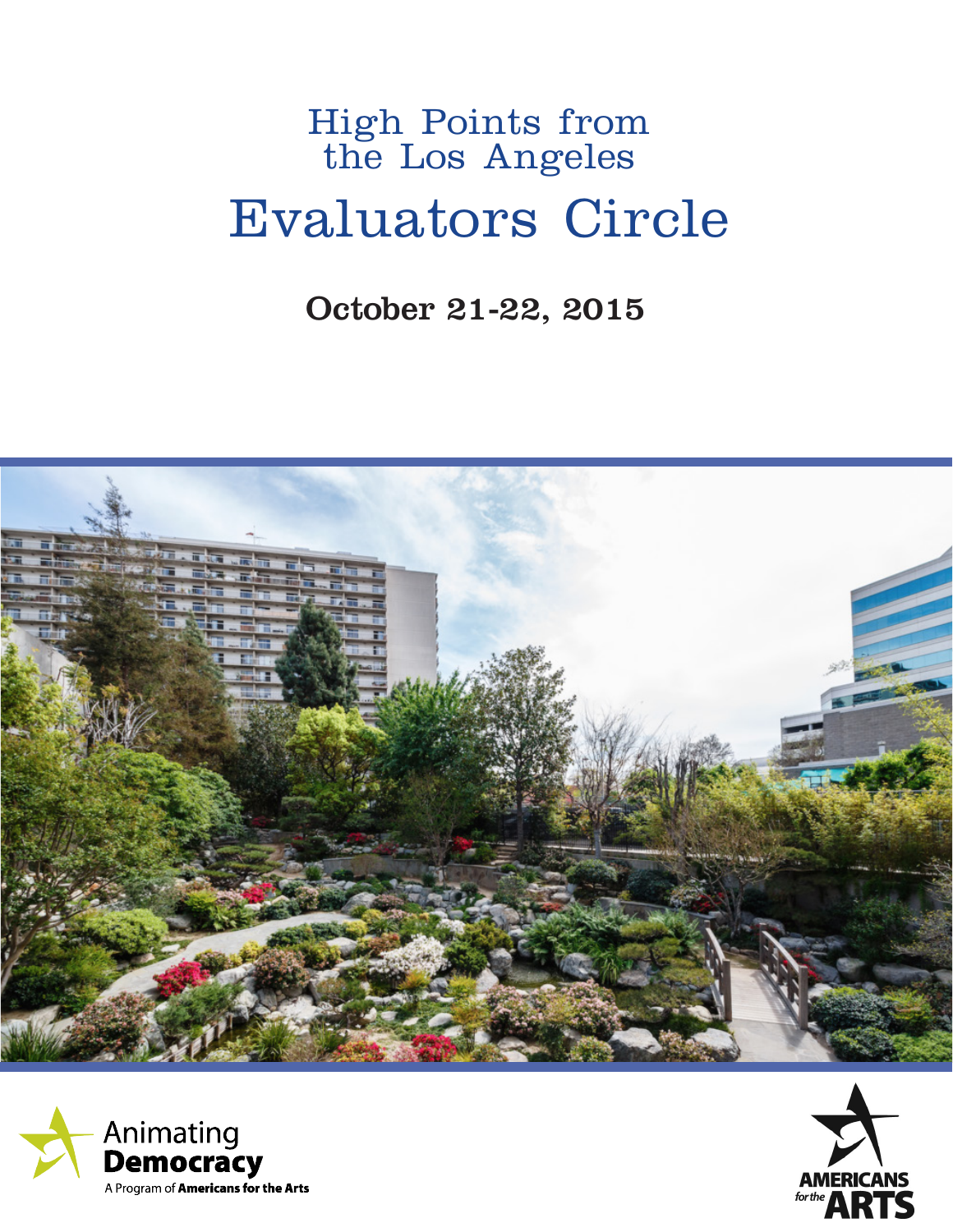*Animating Democracy held its second Evaluators Circle (E-Circle) at the Japanese American Cultural & Community Center, inviting Los Angeles-based cultural leaders, researchers, and evaluators to share evaluation projects, findings and learning. It was a rich and hearty exchange. With support from the Nathan Cummings Foundation and help in organizing from Kamella Tate, independent evaluator and former director of research and evaluation at The Music Center of Los Angeles County, our L.A. Evaluators Circle offered an opportunity to explore ways that data analysis and evaluation are informing decision making with an emphasis on cultural equity as a social justice goal.*

# **Participants**

**Wendy Hsu**, researcher, strategist, and educator, ethnographer; recent ACLS public fellow with the City of Los Angeles Dept. of Cultural Affairs

**Sofia Klatzker**, executive director, Arts for LA

**Susannah Laramee Kidd**, research analyst and ACLS public fellow, Los Angeles County Arts Commission

**Bronwyn Mauldin**, director of research & evaluation, Los Angeles County Arts Commission

**Angie Kim**, executive director, Center for Cultural Innovation

**Kamella Tate**, KTA/LLC

**Patti Topete**, director of programs, Levitt Pavilions

**Matty Wilder**, senior program officer, Herb Alpert Foundation

**Sharon Yazowski**, executive director, Levitt Pavilions

**Courtney Malloy**, director of research, Vital Research

**Barbara Schaffer Bacon**, co-director, Animating Democracy/Americans for the Arts

**Pam Korza**, co-director, Animating Democracy/Americans for the Arts

**Randy Cohen**, vice president of research and policy, Americans for the Arts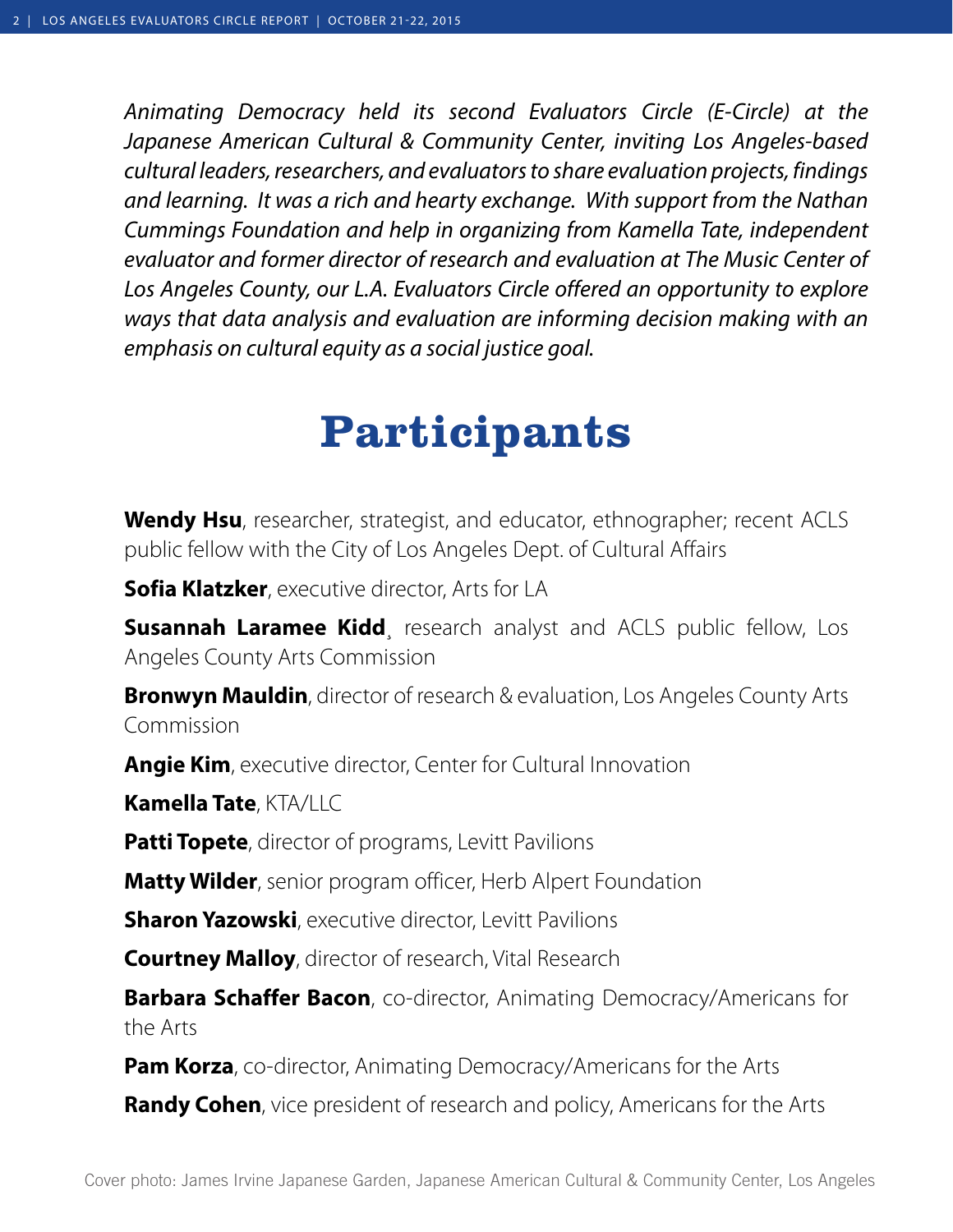## **Embedding Researchers and Evaluators in Local Arts Agencies**

Local arts agencies are blazing trails by making an organizational commitment to embedding researchers in their organizations. The Los Angeles County Arts Commission (LACAC) has invested in internal research and evaluation expertise with a four-member team, including full-time staff and currently an ACLS (American Council of Learned Societies) Public Fellow. At the City of Los Angeles Dept. of Cultural Affairs (DCA) an ACLS Public Fellow's work supported staff development and thinking outside conventional frameworks. In San Francisco, ACLS Public Fellow Anh Thang Dao-Shah conducted analysis of the Arts Commission's Cultural Equity grants that provided the underpinning for significant program revisions. While the San Francisco Arts Commission was not represented at this meeting, the two L.A. agencies' stories illuminated the value of making research and evaluation a priority as both agencies work toward equity and social change goals.

#### **"Playing with data can lead to new questions and thinking."**

Through her ACLS Public Fellowship at the Dept. of Cultural Affairs, Wendy Hsu described how she used *rapid processing* approaches and a *discovery* mindset (likening herself to a research plumber a la Mario Bros.!) to mine extant agency data about public art and grantmaking. She mapped by district public artworks and organizations receiving grant dollars, enabling staff to immediately visualize areas of concentration as well as gaps regarding where DCA resources are going and not going. Sofia Klatzker, with Arts for LA pointed out how a similar data analysis at the county arts commission when she worked there revealed that some regions within the County have few cultural organizations. Recognizing uneven access to the arts across the County, the LA County Board

of Supervisors developed a new program that funds social service organizations that incorporate high quality arts programming into their work.

Hsu tapped Instagram to begin to better understand people's experiences of public art, using as data photos taken at Watts Tower over a nine-month period as well as narrative posted with them. Photo and hashtag analysis showed a range of different sensory experiences regarding what people visually tune into about Watts Towers and surroundings. Text mining and analyzing frequency of words used began to reveal who is visiting the towers (residents, tourists, artists, etc.) and suggested the possibility of charting emotional response as well as how people relate their experience of the towers to topics, such as race.

*Through investigatory uses of data, Hsu helped DCA "to raise further questions about what we don't already know about the social and cultural reality of the communities that we serve."*

Viewing local arts agencies as "stewards of arts and culture data," Hsu described data collection and analysis as *assessment* and information for *speculating and strategizing*. Datathons are one way she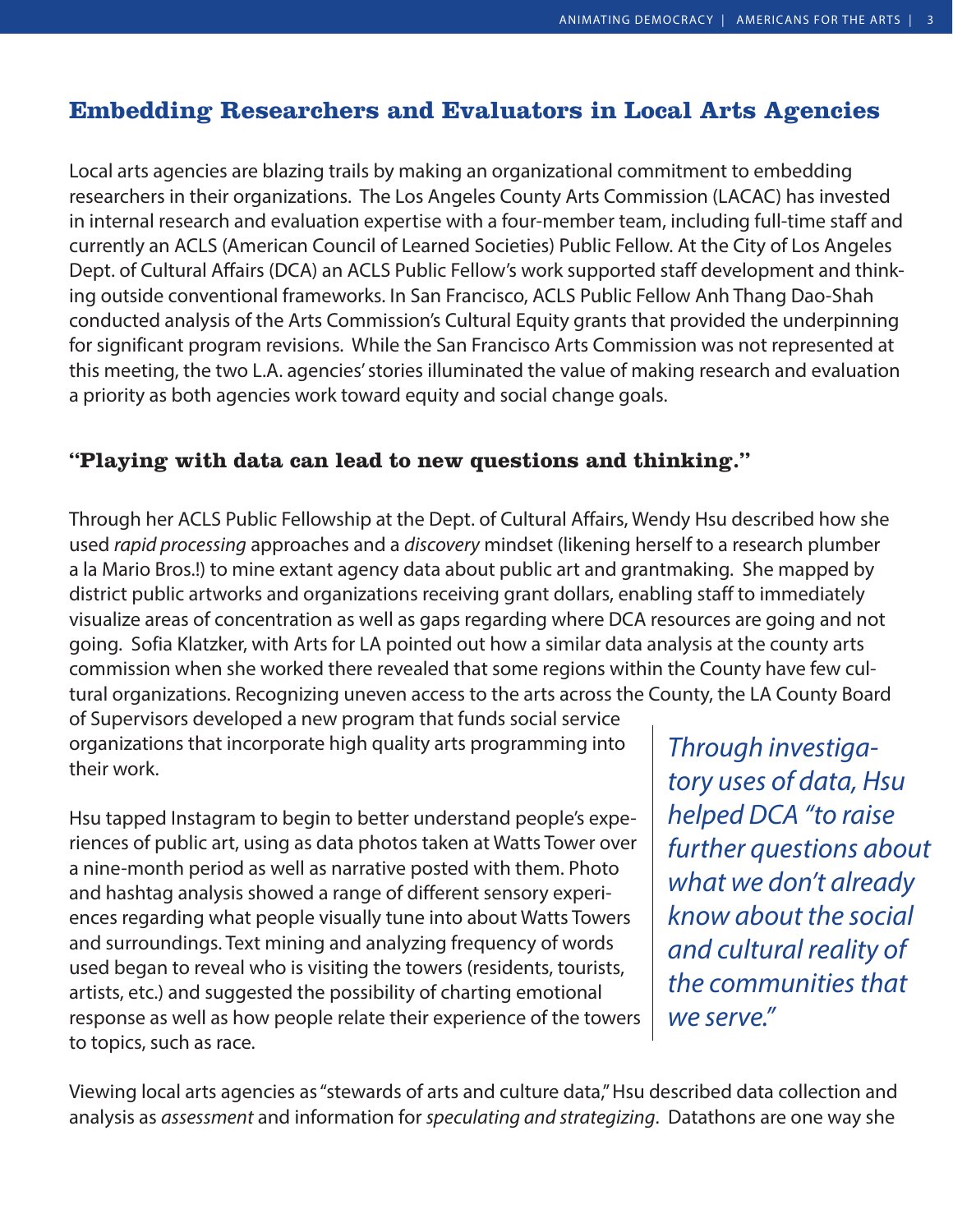has worked with community organizers and others in other contexts to understand the economic and social realities in a neighborhood, for example loaning practices, transportation needs and use.

Through investigatory uses of data, Hsu helped DCA "to raise further questions about what we don't already know about the social and cultural reality of the communities that we serve" and implications regarding cultural equity and social outcomes.

#### **Data in search of a question**

When is data about discovery and when is it responding to a specific question? Participants underscored the critical importance of purposefulness in research and evaluation efforts, even when the intention is "exploration or discovery." Courtney Malloy of Vital Research observed the phenomenon of "data in search of a question," i.e. the often unfocused collection of data without a clear direction or purpose. "Data doesn't magically talk to us," Kamella Tate of KTA/LLC concurred. "Data – and data analysts – wait for someone to ask questions. They will sit there forever, patiently, waiting." For example, data about drop-out rates will tell different stories depending on *what* you want to know and how you need or want to use the information (context of when, where, in relation to what). E-Circle participants raised caution flags when evaluation efforts are not anchored in a rigorous process of asking and answering why and for whom evaluation is being done and what is the focus of the inquiry.

#### **Bias in data collection…something funky going on**

Owned and operated by LA County, the Ford Theatres have the mission to "be a world-class community performing arts center that celebrates and reflects the diversity of the people of Los Angeles." The Theatres regularly survey audiences for demographic and other data in order to answer the question "Are we serving the breadth of L.A. County?" LACAC's director of research and evaluation Bronwyn Mauldin noted when she joined the team that the methodology they were using might not provide a representative sample of audiences attending events. In addition, a rather extensive form with 13 questions may have deterred many from completing the survey.

With advice from the firm Slover Linett, LACAC changed the sampling frame (a mix of purposive sampling of shows and random sampling of audiences per show) and the way they ask questions to lessen the influence of bias and also developed a simplified, lively, accessible survey form. Instead of using ushers who were busy and distracted from the survey task by other duties, they hired and trained staff to administer the surveys. They also eliminated the administration of email surveys to individuals who ordered tickets online.

These changes appear to have improved the agency's understanding of who is participating in Ford Theatres' events, showing that people of color may be a larger percentage of Ford Theatres' audi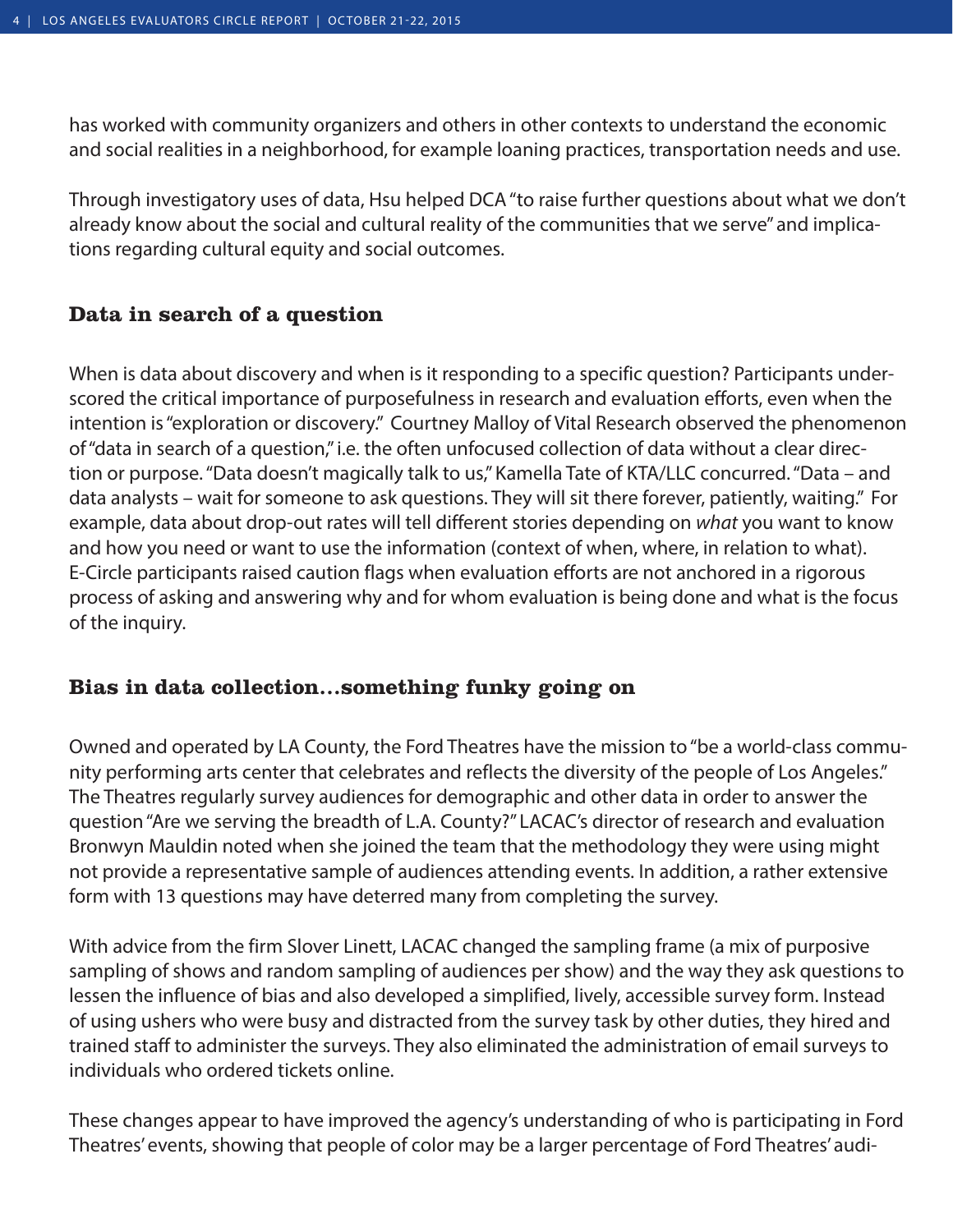ences (70.8%) than previous nonrandomized surveys showed (51.3%). LACAC is working to further refine their protocols for use in other settings, including non-ticketed public engagement events. Mauldin observes the conversation at Ford Theatres shifting from *community engagement* to *cultural equity*, which is a move from talking about *process* to talking about *goals*. The more rigorous approach to audience surveying occurred in the context of Ford staff looking at how they are engaging diverse communities and supporting the kinds of diverse cultural organizations that typically don't have access to larger venues. Increased focus in these ways has served to deepen conversation about what cultural equity means. Ford staff are making intentional changes in the application process to ensure they are meeting the institution's goal of representing and serving the diversity of LA County.

#### **"Dataturgy"**

In considering the range of activities, tasks, skills, and processes both formal and informal evaluation can encompass, Kamella Tate offered a playful definition of what practitioners are actually doing (and need to know how to do) in the field. "Dataturgy," like metallurgy or dramaturgy, includes the Greek "ourgia," meaning "to work." Dataturgy, then, is the science of data; their extraction from activities, settings, and experiences; their scrubbing, analyzing, synthesizing, and working. A dataturg is . . . a data worker!

*When people in the arts reject the notion that the effects of their work can be assessed (whether quantitatively or qualitatively), it falls, in part, upon evaluators to demonstrate otherwise.*

#### **Thorny Issues**

Inspired by a [blog by Sunil Iyengar,](https://www.arts.gov/art-works/2015/taking-note-even-if-you-first-succeed-try-again) Director of Research & Analysis at the National Endowment for the Arts, Tate focused her Day 2 presentation on "thorny issues and challenging opportunities" in both evaluation and applied research in the arts and cultural policy. Here are just a few.

**Exceptionalism in the arts.** There is, some participants observed, a tendency in the arts field toward what Tate called "evangelical exceptionalism." In relation to evaluation, this translates to the notion that the arts cannot be methodically assessed for impact because they embody qualities and effects that are perceived as impossible to measure. Courtney Malloy agreed with this observation and added that, when people in the arts reject the notion that the effects of their work can be assessed (whether quantitatively or qualitatively), it falls, in part, upon evaluators to demonstrate otherwise. This means listening and reflecting back to arts practitioners an understanding of the unique nature and the intangible effects of the work and to build evaluation approaches that capture such effects using both qualitative and quantitative data.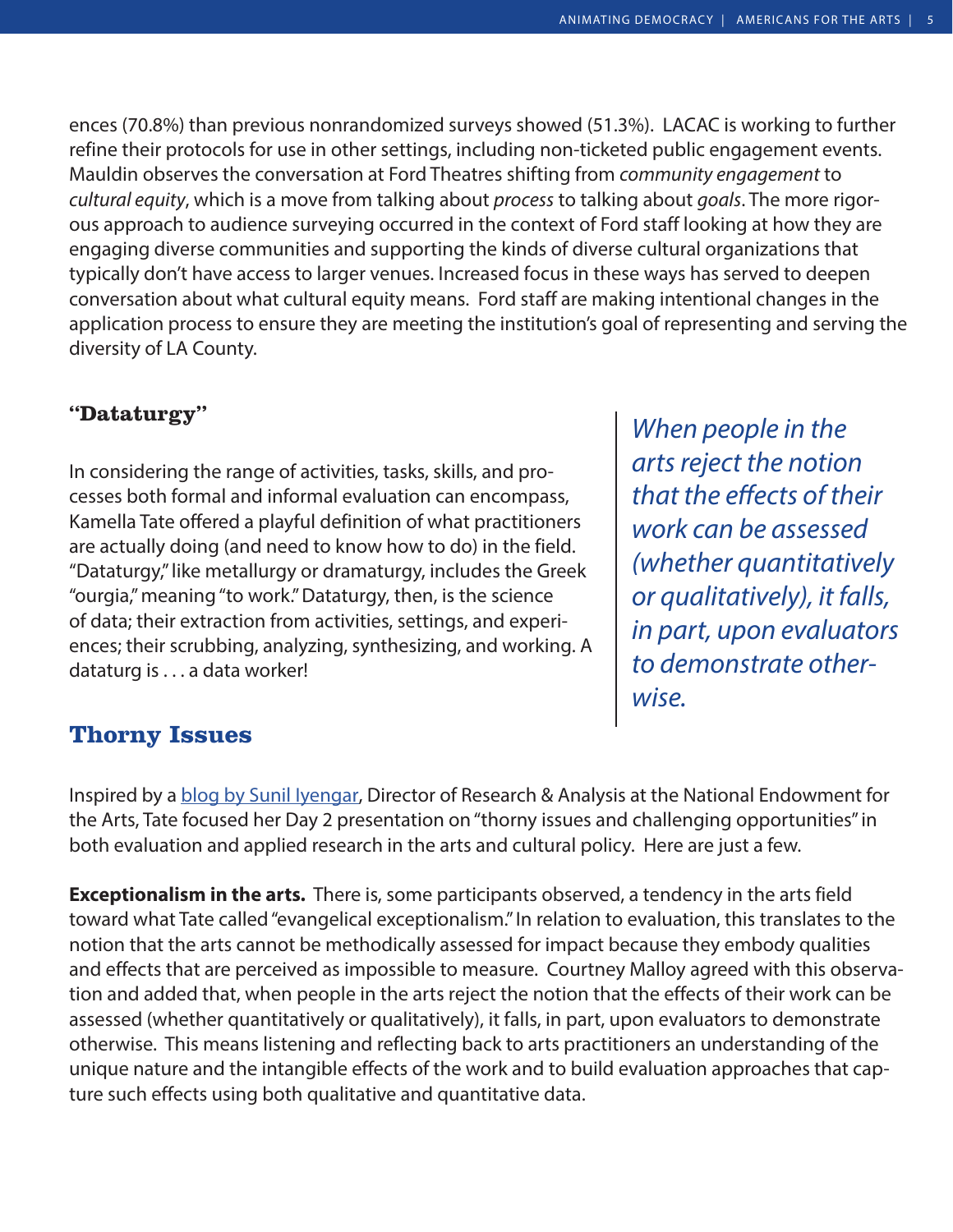**Credibility of evaluation processes and results.** Here are some issues related to rigor and credibility examined by E-Circle participants:

- **• Evaluation scopes and project designs are way too broad.** It is not uncommon to see evaluation plans with too many variables that couldn't possibly all be measured, even if time and money were no object. Outcomes framed are often long term or at a higher level than a particular project could realistically achieve. Sometimes consultants are not rigorous enough at the outset to urge funders and practitioners to rein in the scope of evaluations which can cost upwards of six figures, said Angie Kim of the Center for Cultural Innovation. Practitioners and funders need to calibrate expectations of organizational or project/initiative outcomes as well as the scope of evaluation efforts within resources available.
- **• Empirical approaches often do not guide evaluation work plans.** As we look to make the case for the value added by and contributions of the arts to social change, it is important to be able to show the integrity of process (e.g. disclosure, replication, generalizability, data sharing), credibility of evaluation findings, and validity of inferences. Tate named several issues – e.g., incorrect directional hypotheses, small effect sizes, control vs. comparison groups, attribution bias – that are red flags for others who are scrutinizing our outcome claims. She

*...certain approaches such as appreciative inquiry, by virtue of its asset orientation, may leave out contrary cases or outliers.*

cautioned, for example, that certain approaches such as appreciative inquiry, by virtue of its asset orientation, may leave out contrary cases or outliers.

**• Is there a fear of rigor?** Matty Wilder wondered whether there is also a fear among arts practitioners and leaders of what rigorous practice will reveal. Compared to the corporate sector where failure is expected as part and parcel of research and development, the arts sector has had to defend the value of arts in society for a long time. Fear of failure and defensiveness have become ingrained to an extent. Furthermore, as Tate pointed out, in the nonprofit cultural sector we don't have the resources to try and try again. The current fascination with "embracing failure" in education and technology is somewhat of a luxury for cultural workers – even though we all know artmaking itself is a "failing forward" process. Funders can be just as fearful to take risks funding projects where the outcomes are unknown or unproven, Sharon Yazowski, executive director of Levitt Pavilions added, and this can hinder new discoveries for social impact through the arts. Yazowski also added that creating a culture of evaluation can be challenging, as there can sometimes be tension between the funder requesting data to evaluate the program being funded and a grantee who states that evaluation places a burden on them. Funders should consider ways to support grantees' collection of data, such as providing tools and resources, including data analysis. Funders should also clearly communicate the purpose of evaluation and use data as a means to strengthen the grantee relationship and align objectives, as well as better understand the needs of the grantee to reach desired outcomes.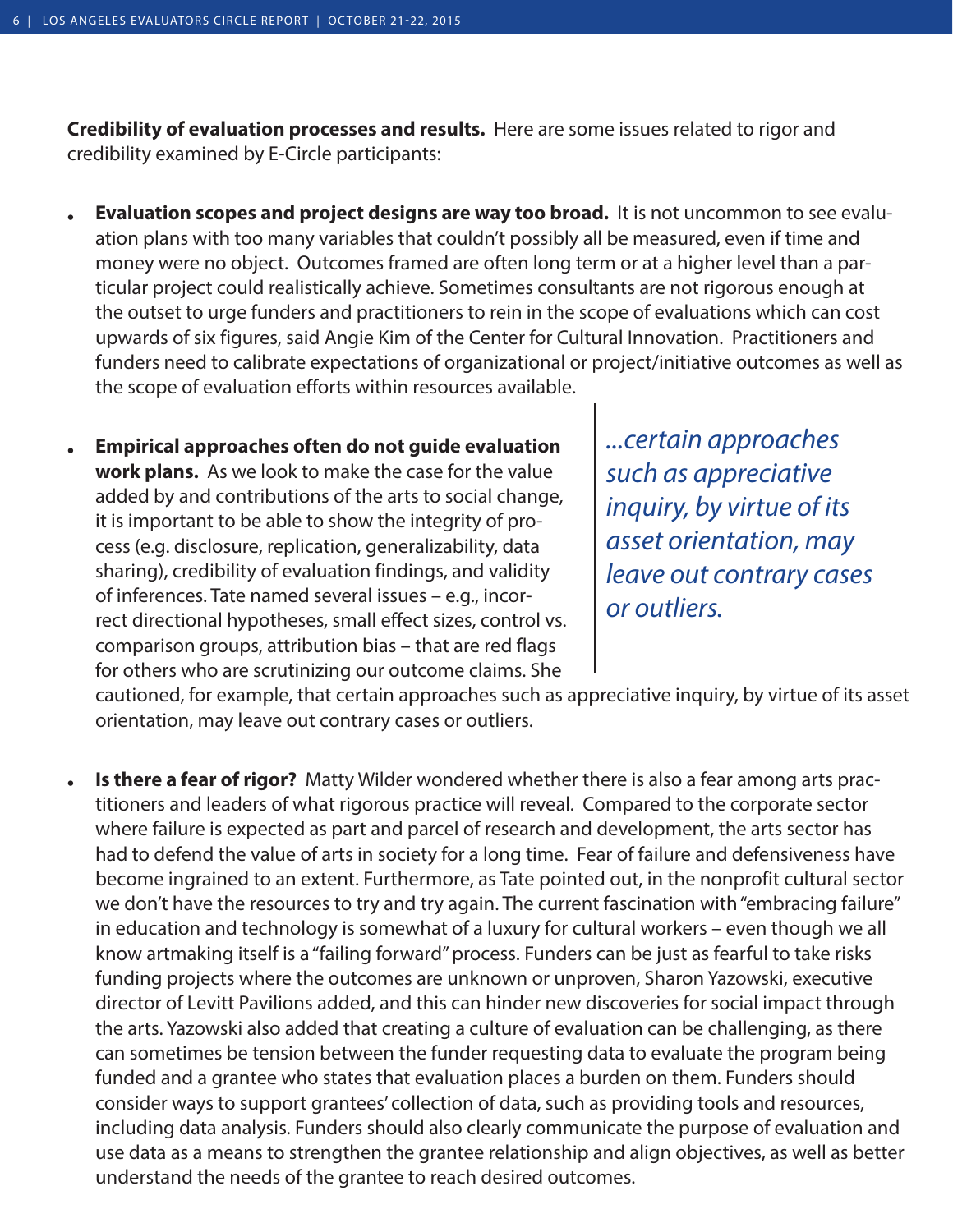**Little data in an era of BIG DATA.** According to Wikipedia, big data is a broad term for data sets so large or complex that traditional data processing applications are inadequate. Tate underscored that "our role in big data is peripheral. Big data is characterized by high volume, super velocity, and almost infinite variety. Our big data is . . . little." It may not be of benefit for nonprofit arts leaders to put a lot of energy into positioning themselves in relation to the current big data trend. At the same time, as arts leaders emphasize story as a potent "little" data source and communication vehicle for conveying outcomes, there are cautions here, too. Tate noted that narrative is not inherently more trustworthy than numbers – "the numbers" can be very important in evidencing social justice outcomes. Further, she said, it's a difficult task to determine the credibility of qualitative data; therefore some level of skepticism is important. Susannah Laramee Kidd, Research Analyst

/ ACLS Public Fellow with LACAC, offered that evaluators and researcher can add to this conversation by begging questions regarding context and where the data come from. "We can add the methodological rigor and bring ethics and equity into the conversation."

Wendy Hsu urged researchers and evaluators to examine what role they need to play to ensure responsible and ethical sharing and use of data. "Big data is not just referring to the objective size of the data, it's about the implication of truth. It's an ideological position." Hsu noted that the big data trend is impinging on public and private entities and on individuals. For example,

*...narrative is not inherently more trustworthy than numbers - "the numbers" can be very important in evidencing social justice outcomes.* 

Google asked for access to the Department of Cultural Affairs' public art data to combine it with their own. Google and other corporate entities may act like they are using data in the public interest, she observed, but then sell it for market research or use it for other self-interests. Public agencies often have limited or no bargaining power at the same time they have public accountability. "What is our responsibility as government agencies to make meaningful insights. …We need to be skeptical," she urged.

In addition, Hsu sees related thorny issues in the realm of user generated data on social media. "There are kids practicing arts who don't have any control over the use of their [online] images or how their data is framed." Barbara Schaffer Bacon reflected on Hsu's own Instagram example and raised what might be validity issues when organizations are both prompting stakeholders to use social media and then going back to this social media as evaluation evidence. Malloy and Tate both believe evaluation professionals (as well as data journalists) trained in methods and ethical standards of practice – as well as science and research literacy – can ensure integrity of working with user-generated data. They advised not to generalize about potentially unethical practices in the big data arena, noting that there are entities working ethically and for good causes that may be prospective partners for the arts.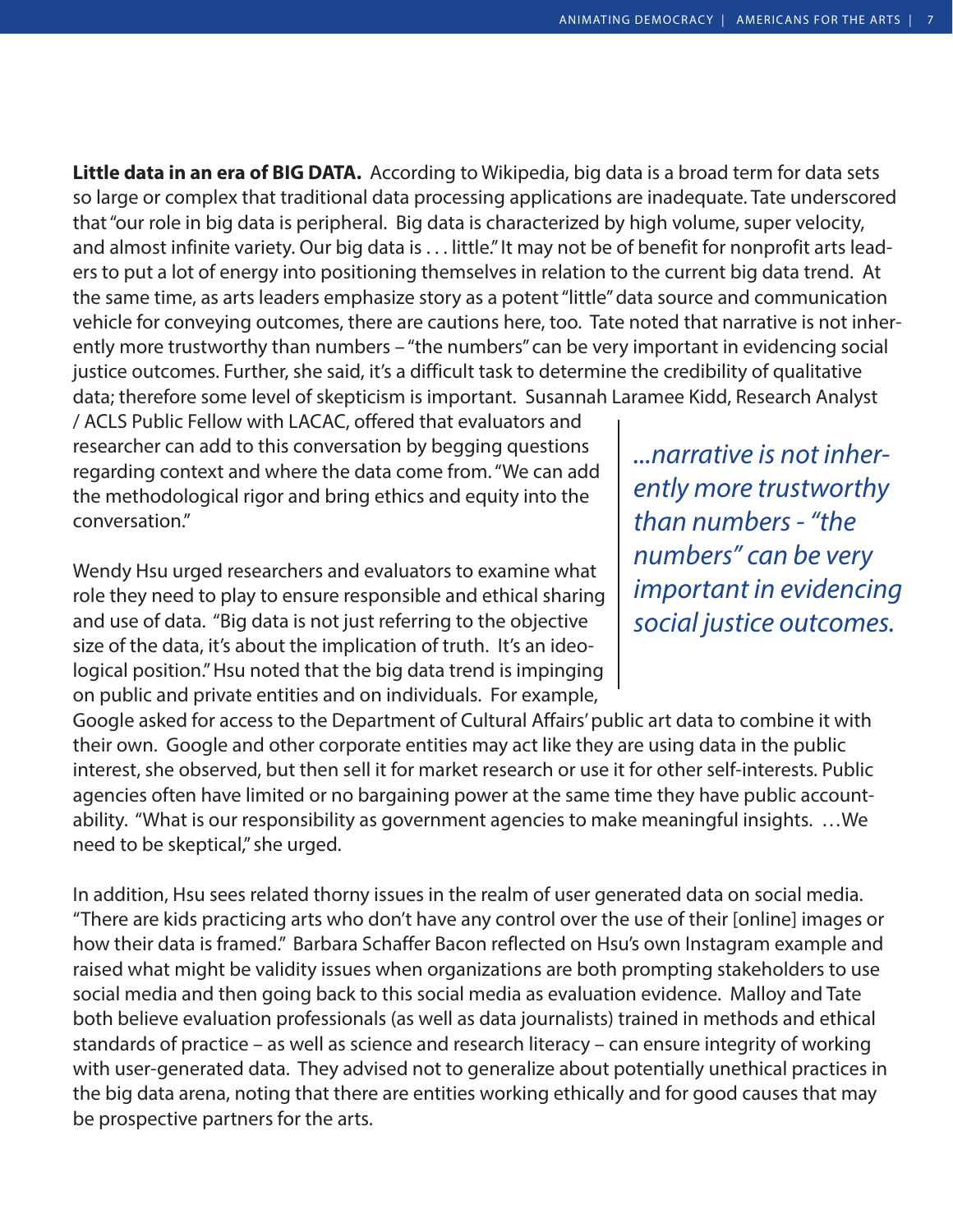## **What Will Move Evaluative Practice?**

**Leadership and increased capacity and resources are essential.** Capacity building in evaluation will be important to build a robust culture of evidence among arts practitioners and funders. Moreover, participants observed that without compelling external pressure (from stakeholders such as funders and policy makers), most cultural practitioners would not go beyond day-to-day, informal uses of data for monitoring, assessing, and evaluating programs and organizations. They haven't internalized the value of measurement within ongoing practices; the requisite knowledge, skills, and understanding are not yet considered essential management competencies. (See "[Evaluating](http://animatingdemocracy.org/sites/default/files/EvaluatingImpactAppreciatingEval_Trend_Paper.pdf)  [Impact/Appreciating Evaluation,](http://animatingdemocracy.org/sites/default/files/EvaluatingImpactAppreciatingEval_Trend_Paper.pdf)" Animating Democracy, 2012) Building a culture of evaluation has to come from both ends; from practitioners who really care about their impact and who need skills and resources to assess that impact, and from organizational leaders like Laura Zucker at LACAC, Sharon Yazowski at Levitt Pavilions, and other funders who are helping to equip and resource those efforts by engaging (and reasonably compensating) research and evaluation professionals. (Watch for Levitt Pavilions' independent report on the progress of their ambitious evaluation initiative.)

The most pressing "challenging opportunity," though, continues to be: **How do we build measurement capacity and motivate evaluative thinking and practice?** The group spent the last minutes of the convening reflecting on possible entry points and strategies.

**Develop more opportunities for training and technical assistance in evaluative thinking and practices.** We can look to models from agencies that include:

- LA County Arts Commission: Since 2011, LACAC has been developing and offering technical assistance in evaluation and reporting. Grantees can gain measurement skills and knowledge while building confidence and generating a community conversation around evaluation.
- Pew Center for Arts and Heritage
- Southern California Grantmakers
- City of Los Angeles Department of Cultural Affairs
- National Guild for Community Arts Education

**Evidence-based practice AND practice-based evidence.** In our attempts to understand the outcomes of arts and social change work, we need to embrace definitions of emerging and promising practices. We may not yet have "best" practices. Practice-based methods and evidence allow for the uncontrolled, messy complexities of social change work and real-world contexts to be documented and measured *as the work occurs*, holistically attending to all outcomes and effects (positive or negative; expected or surprising; goal-oriented or goal-free; etc.). Additionally, meta-analyses – conducting research by critiquing and using extant research – may hold promise for arts researchers working with tremendous amounts of "small data" (see, for example, the excellent REAP study prepared by Hetland & Winner, 2000).